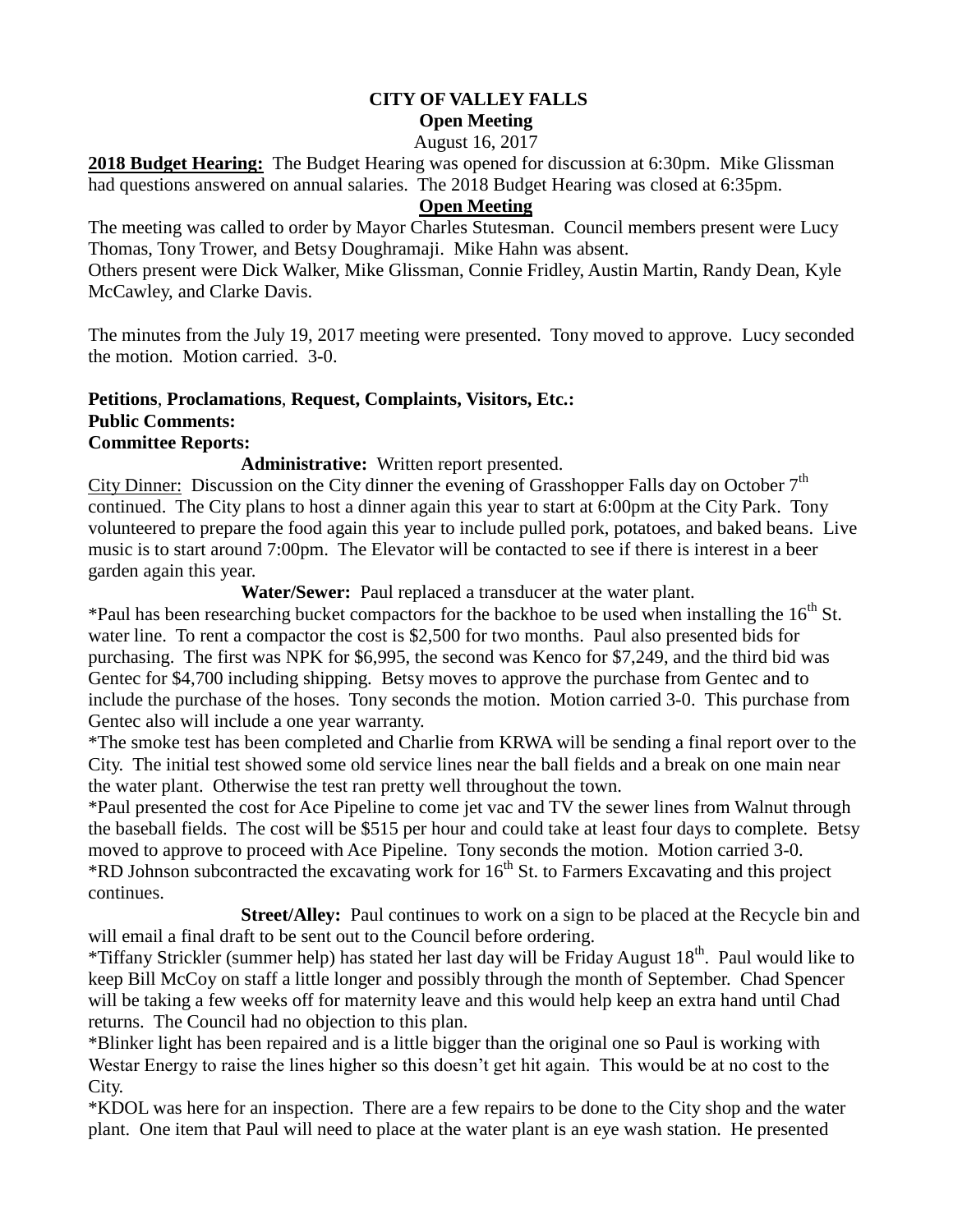bids for purchase. The first was USA Bluebook for \$615.95, the second was Grainger for \$634.92, and the third was Uline for \$675.00. Lucy moved to approve the bid from USA Bluebook plus shipping cost. Betsy seconds the motion. Motion carried 3-0.

# **Parks/Pool:**

### **Fireboard:**

**Police:** Charlie announced that Bronson is off work currently for medical leave and will return once he receives doctor clearance.

## **Health Code:**

#### **VFEDC:**

**Swimming Pool:** Paul will work to drain Kendall Memorial Pool since everything is closed down now. Council discussed not to winterize this year as for this pool will not be reopened next season.

**Old Business:** Marketing of Barnes buildable lots: Lucy will get in touch with Andy Conser now that we are past fair week and see if he has time to set up a Special Meeting with the Council on discussions of marketing and the process for the available lots in the Barnes addition.

**New Business:** New Swimming Pool change order: A change order request in the amount of \$31,145.00 was presented to the Council. Randy Dean, Kyle McCawley, and Austin Martin were all here to explain and answer questions on this order. The issue is moist wet soil under where all the compaction needs to be done. Randy Dean explained that the sand and clay is an even mixture and the clay is absorbing water and holding it. It has nothing to do with the deepest diving end of the pool but mostly the middle level. This raises concern for compaction. The change order shows digging deeper down to the shale, back filling with several feet of rock, and compacting over filter fabric to stabilize for support. Charlie questioned how this could have been over looked during the GeoTech test. Kyle explained that the test was performed as ordered and it did show moist conditions and rock shale. Betsy moved to approve the change order for \$31,145.00. Lucy seconded the motion. Motion carried 3-0. This change order did not include dirt hauling but Austin Martin has an interested party wanting some of the dirt (no objection from the Council) and Paul and his crew will continue to work on hauling as time allows.

Dick Walker had a short discussion with the Council on the new pool location, traffic, and safety.

Vacant Council seat and interested parties: Council woman Betsy Doughramaji needed to leave the meeting early. In an effort to keep a quorum the Council moved to agenda item #6 under New Business and voted on a member to fulfill the empty seat for the rest of 2017. Charlie presented three names to the body. Dick Walker (who left the meeting prior to the vote), Connie Fridley, and Mike Glissman. Each Council member wrote their recommendation on a piece of paper and presented it to the Mayor. The vote came back 3 for Connie Fridley and 1 for Mike Glissman (this vote included the Mayor's recommendation). Connie took her oath and was seated at the Council table.

CMB License: The annual renewal for a CMB License at The Elevator was presented. Lucy moves to approve. Tony seconds the motion. Motion carried 3-0. They also have a license to operate 3 coin operated machines. Lucy moves to approve. Tony seconds the motion. Motion carried 3-0.

Standard Traffic Ordinance & Uniform Public Offense: The new 2017 Standard Traffic Ordinance and Uniform Public Offense Ordinance books have been published. The City will need to pass and publish the new Ordinances. Lucy moves to approve the new STO Ordinance-14-113. Tony seconds the motion. Motion carried 3-0. Lucy moves to approve UPO Ordinance-11-111. Connie seconded the motion. Motion carried 3-0.